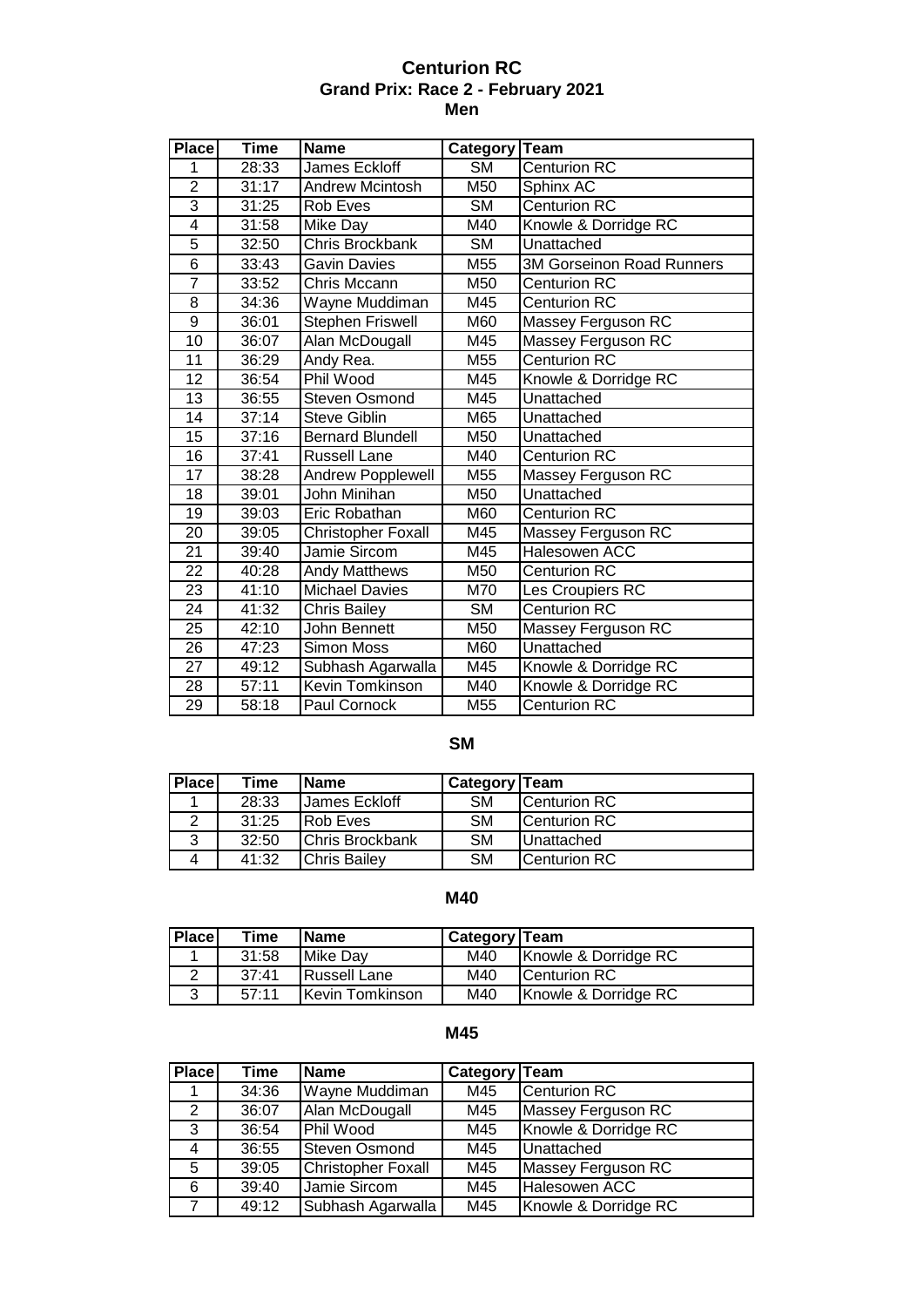**M50**

| <b>Place</b> | Time  | <b>Name</b>          | Category   Team |                     |
|--------------|-------|----------------------|-----------------|---------------------|
|              | 31:17 | Andrew Mcintosh      | M50             | Sphinx AC           |
| 2            | 33:52 | Chris Mccann         | M50             | Centurion RC        |
| 3            | 37:16 | Bernard Blundell     | M50             | Unattached          |
| 4            | 39:01 | John Minihan         | M50             | Unattached          |
| 5            | 40:28 | <b>Andy Matthews</b> | M50             | <b>Centurion RC</b> |
| 6            | 42:10 | John Bennett         | M50             | Massey Ferguson RC  |

### **M55**

| Place | Time  | <b>Name</b>         | Category Team   |                                  |
|-------|-------|---------------------|-----------------|----------------------------------|
|       | 33:43 | <b>Gavin Davies</b> | M <sub>55</sub> | <b>3M Gorseinon Road Runners</b> |
|       | 36:29 | Andy Rea.           | M <sub>55</sub> | Centurion RC                     |
| 3     | 38:28 | Andrew Popplewell   | M <sub>55</sub> | Massey Ferguson RC               |
| 4     | 58:18 | <b>Paul Cornock</b> | M55             | Centurion RC                     |

#### **M60**

| <b>Place</b> | Time  | <b>Name</b>           | <b>Category Team</b> |                      |
|--------------|-------|-----------------------|----------------------|----------------------|
|              | 36:01 | Stephen Friswell      | M60                  | Massey Ferguson RC   |
|              | 39:03 | <b>IEric Robathan</b> | M60                  | <b>ICenturion RC</b> |
| 2            | 47:23 | Simon Moss            | M60                  | <b>Unattached</b>    |

#### **M65**

| <b>Place</b> | Time  | <b>Name</b>  | Category   Team |                    |
|--------------|-------|--------------|-----------------|--------------------|
|              | 37:14 | Steve Giblin | M65             | <b>IUnattached</b> |

#### **M70**

| <b>Place</b> | Time  | lName          | Category   Team |                      |
|--------------|-------|----------------|-----------------|----------------------|
|              | 41:10 | Michael Davies | M70             | <b>Les Croupiers</b> |

## **3M Gorseinon Road Runners**

| <b>Place</b> | Time  | <b>IName</b>          | <b>I Category Team</b> |                            |
|--------------|-------|-----------------------|------------------------|----------------------------|
|              | 33:43 | <b>I</b> Gavin Davies | M55                    | 13M Gorseinon Road Runners |

### **Centurion RC**

| <b>Place</b> | <b>Time</b> | <b>Name</b>          | Category Team |                     |
|--------------|-------------|----------------------|---------------|---------------------|
|              | 28:33       | James Eckloff        | <b>SM</b>     | <b>Centurion RC</b> |
| 2            | 31:25       | Rob Eves             | <b>SM</b>     | <b>Centurion RC</b> |
| 3            | 33:52       | Chris Mccann         | M50           | <b>Centurion RC</b> |
| 4            | 34:36       | Wayne Muddiman       | M45           | <b>Centurion RC</b> |
| 5            | 36:29       | Andy Rea.            | M55           | <b>Centurion RC</b> |
| 6            | 37:41       | <b>Russell Lane</b>  | M40           | <b>Centurion RC</b> |
| 7            | 39:03       | Eric Robathan        | M60           | <b>Centurion RC</b> |
| 8            | 40:28       | <b>Andy Matthews</b> | M50           | <b>Centurion RC</b> |
| 9            | 41:32       | <b>Chris Bailey</b>  | <b>SM</b>     | <b>Centurion RC</b> |
| 10           | 58:18       | Paul Cornock         | M55           | <b>Centurion RC</b> |

#### **Halesowen ACC**

| <b>Place</b> | Time  | <b>Name</b>         | Category   Team |                      |
|--------------|-------|---------------------|-----------------|----------------------|
|              | 39:40 | <b>Jamie Sircom</b> | M45             | <b>Halesowen ACC</b> |